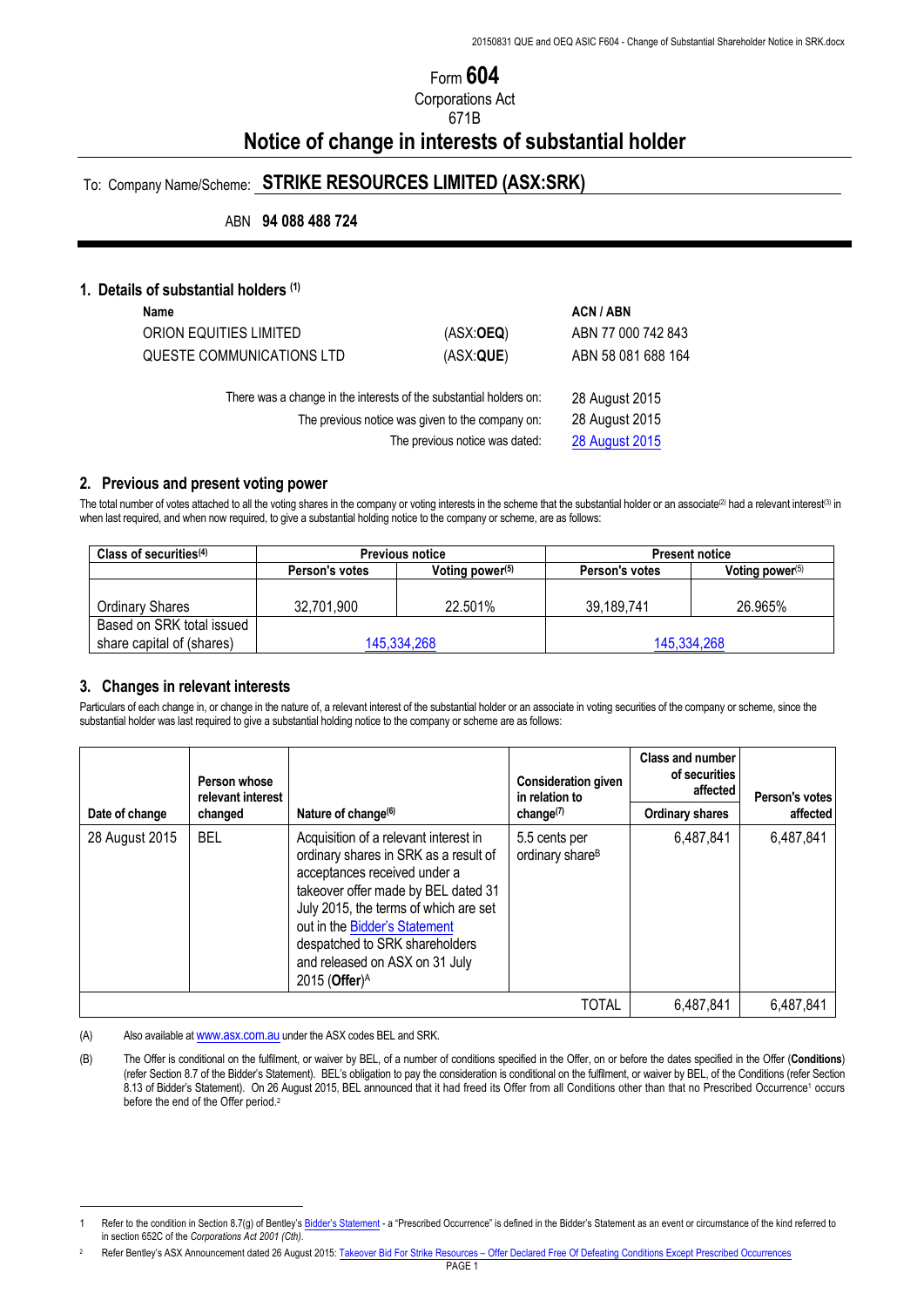### **4. Present relevant interests**

Particulars of each relevant interest of the substantial holder in voting securities after the change are as follows:

| Holder of<br>relevant | Registered holder of                                                                     | Person entitled<br>to be registered |                                                                                                                                                                                                                              | Class and<br>number of<br>securities | Person's   |
|-----------------------|------------------------------------------------------------------------------------------|-------------------------------------|------------------------------------------------------------------------------------------------------------------------------------------------------------------------------------------------------------------------------|--------------------------------------|------------|
| <i>interest</i>       | securities                                                                               | as holder $(8)$                     | Nature of relevant interest <sup>(6)</sup>                                                                                                                                                                                   | <b>Ordinary shares</b>               | votes      |
| <b>OEQ</b>            |                                                                                          |                                     | Legal and beneficial holder of shares:                                                                                                                                                                                       |                                      |            |
| QUE                   | <b>OEQ</b>                                                                               | <b>OEQ</b>                          | Taken under section $608(3)(b)$ of the<br>Corporations Act to have a relevant interest in<br>securities in which OEQ has a relevant<br>interest by reason of having control of OEQ                                           | 16,690,802                           | 16,690,802 |
| <b>BEL</b>            |                                                                                          |                                     | BEL has a relevant interest under section<br>608(8) of the Act pursuant to acceptances<br>received under the Offer                                                                                                           |                                      |            |
| OEQ.                  | The various<br>registered holders of<br>the SRK shares who<br>have accepted the<br>Offer | <b>BELC</b>                         | Taken under section 608(3)(a) of the<br>Corporations Act to have a relevant interest in<br>securities in which BEL has a relevant interest<br>by reason of having greater than 20% voting<br>power (ie. shareholding) in BEL | 22,498,939                           | 22,498,939 |
| QUE                   |                                                                                          |                                     | Taken under section $608(3)(b)$ of the<br>Corporations Act to have a relevant interest in<br>securities in which OEQ has a relevant<br>interest by reason of having control of OEQ                                           |                                      |            |
|                       | <b>TOTAL</b><br>39,189,741                                                               |                                     |                                                                                                                                                                                                                              | 39,189,741                           |            |

(C) BEL will become registered holder of the specified SRK shares only if the Conditions are fulfilled or waived by BEL on or before the dates specified in the Offer.

### **5. Changes in association**

The persons who have become associates<sup>(2)</sup> of, ceased to be associates of, or have change the nature of their association<sup>(9)</sup> with, the substantial holder in relation to voting interests in the company or scheme are as follows:

| Name | $\cdots$<br>ADOM<br>ACN/AP <sup>-</sup><br>t applicable<br>. ∖ວ™ 1 | Nature of association |
|------|--------------------------------------------------------------------|-----------------------|
| N/A  | N/A                                                                | N/A                   |

### **6. Addresses**

The addresses of persons named in this form are as follows:

| Name                                               | Address                                                        |
|----------------------------------------------------|----------------------------------------------------------------|
| Orion Equities Limited ABN 77 000 742 843 (OEQ)    | Level 2, 23 Ventnor Avenue, West Perth, Western Australia 6005 |
| Queste Communications Ltd ABN 58 081 688 164 (QUE) | Level 2, 23 Ventnor Avenue, West Perth, Western Australia 6005 |
| Bentley Capital Limited ABN 87 008 108 218 (BEL)   | Level 2, 23 Ventnor Avenue, West Perth, Western Australia 6005 |

**Signature**

**sign here**  $\sqrt{ }$ print name VICTOR HO capacity Director and Company Secretary of OEQ

**sign here**  $\sqrt{2}$ 

print name VICTOR HO capacity Director and Company Secretary of QUE